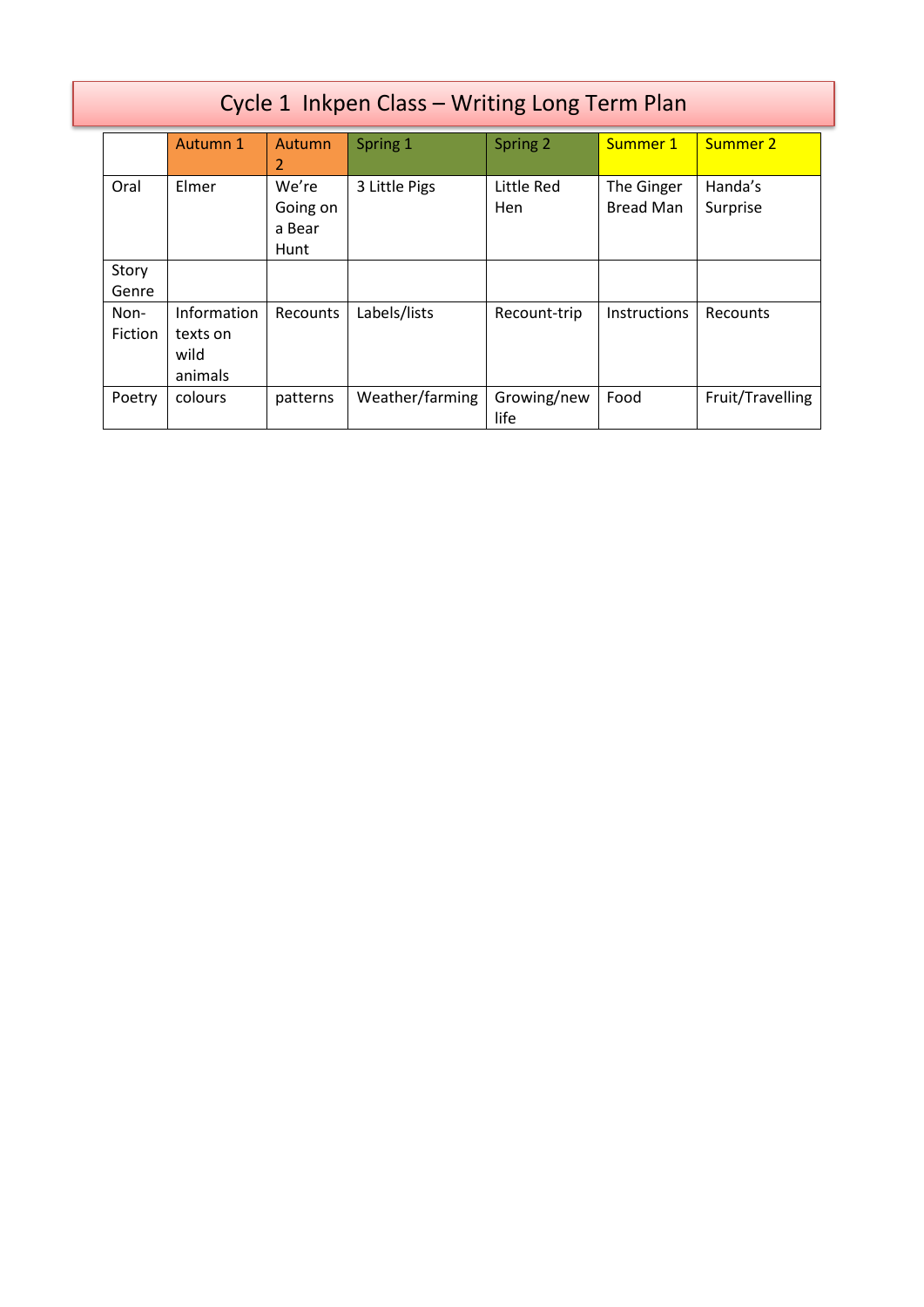| Cycle 1 Donaldson Class - Writing Long Term Plan |                                      |                                         |                            |                                           |                               |                                 |
|--------------------------------------------------|--------------------------------------|-----------------------------------------|----------------------------|-------------------------------------------|-------------------------------|---------------------------------|
|                                                  | Autumn 1                             | Autumn 2                                | Spring 1                   | Spring 2                                  | <b>Summer</b><br>$\mathbf{1}$ | <b>Summer</b><br>$\overline{2}$ |
| Oral                                             | Max the<br>Superhero                 | Cinderella                              | The Snail and<br>the Whale |                                           |                               |                                 |
| Story<br>Genre                                   | Wishing<br>Story/Familiar<br>Setting | Wishing<br>Story/Traditional<br>Tale    | Journey/Quest<br>Story     |                                           |                               |                                 |
| Non-<br>Fiction                                  | Lists                                |                                         | letter                     | Non<br>Chronological<br>Report<br>Animals |                               |                                 |
| Poetry                                           |                                      | Imagery/Sensory<br><b>Bonfire Night</b> | Narrative<br>Imagery       |                                           |                               |                                 |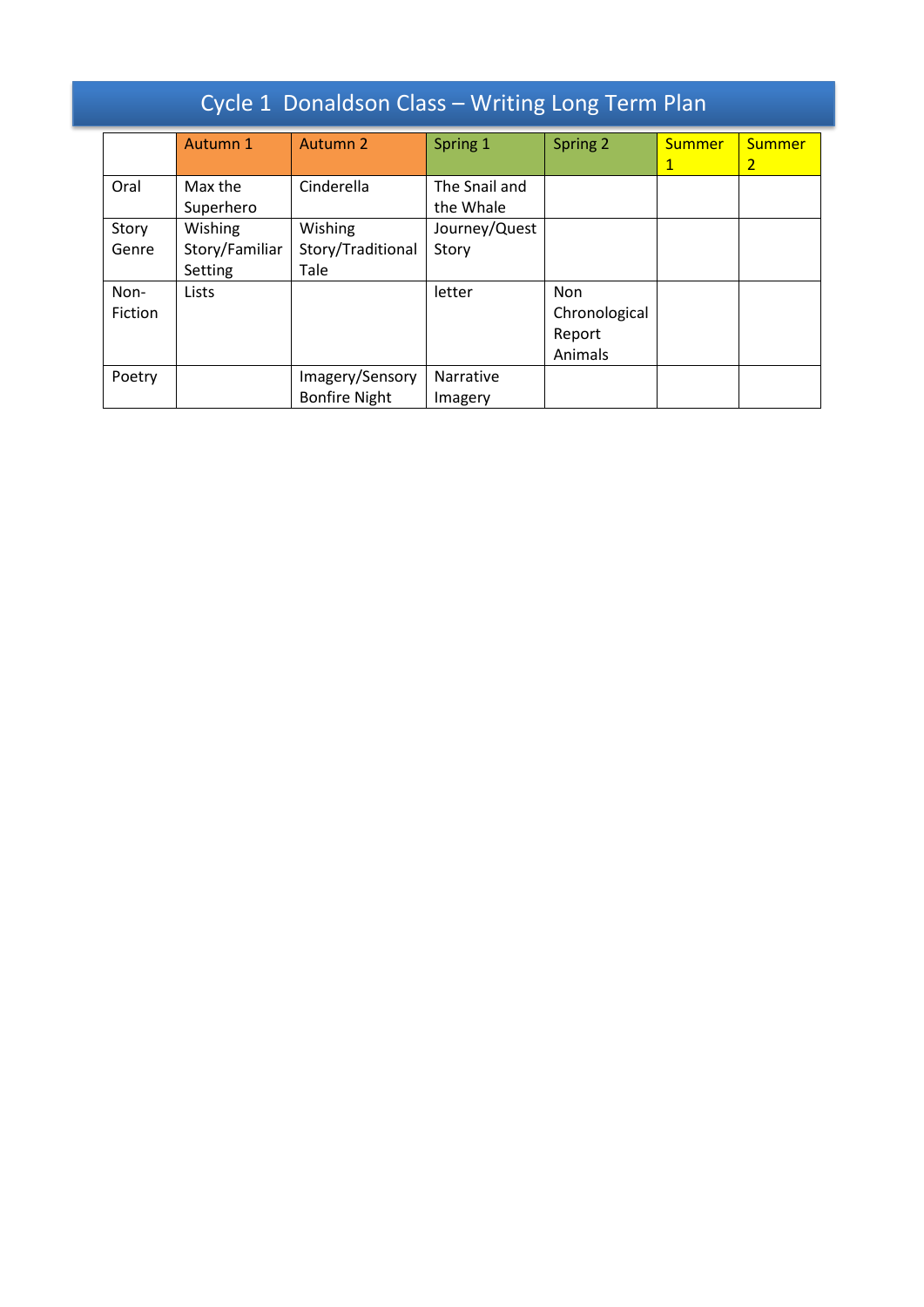| Cycle 1 Dahl Class - Writing Long Term Plan |                                                                           |                                                          |                                                              |                                                                                                          |                                                               |                                                                              |
|---------------------------------------------|---------------------------------------------------------------------------|----------------------------------------------------------|--------------------------------------------------------------|----------------------------------------------------------------------------------------------------------|---------------------------------------------------------------|------------------------------------------------------------------------------|
|                                             | Autumn 1                                                                  | Autumn 2                                                 | Spring 1                                                     | Spring 2                                                                                                 | Summer 1                                                      | <b>Summer 2</b>                                                              |
| Oral                                        | The<br>Rainbow<br>Fish<br>Handa's<br><b>Surprise</b><br>(PGCE<br>Student) |                                                          | <b>Non</b><br>Chronological<br>Report<br>(The tree<br>Giant) |                                                                                                          |                                                               |                                                                              |
| Story<br>Genre                              |                                                                           |                                                          |                                                              |                                                                                                          |                                                               |                                                                              |
| Non-<br>Fiction                             |                                                                           | Newspaper<br>Report<br>(Recount)<br>King Tut's<br>murder |                                                              |                                                                                                          | K.S. 1 SATs<br>focus<br>Character<br>Description<br>(The BFG) | Persuasion<br><b>Hawks</b><br><b>Ridge Farm</b><br>Park<br>(PGCE<br>Student) |
| Poetry                                      |                                                                           |                                                          |                                                              | Observational<br>poetry<br>(Ross-on-Wye<br>project)<br><b>Narrative</b><br>poetry<br>'Down The<br>River' |                                                               |                                                                              |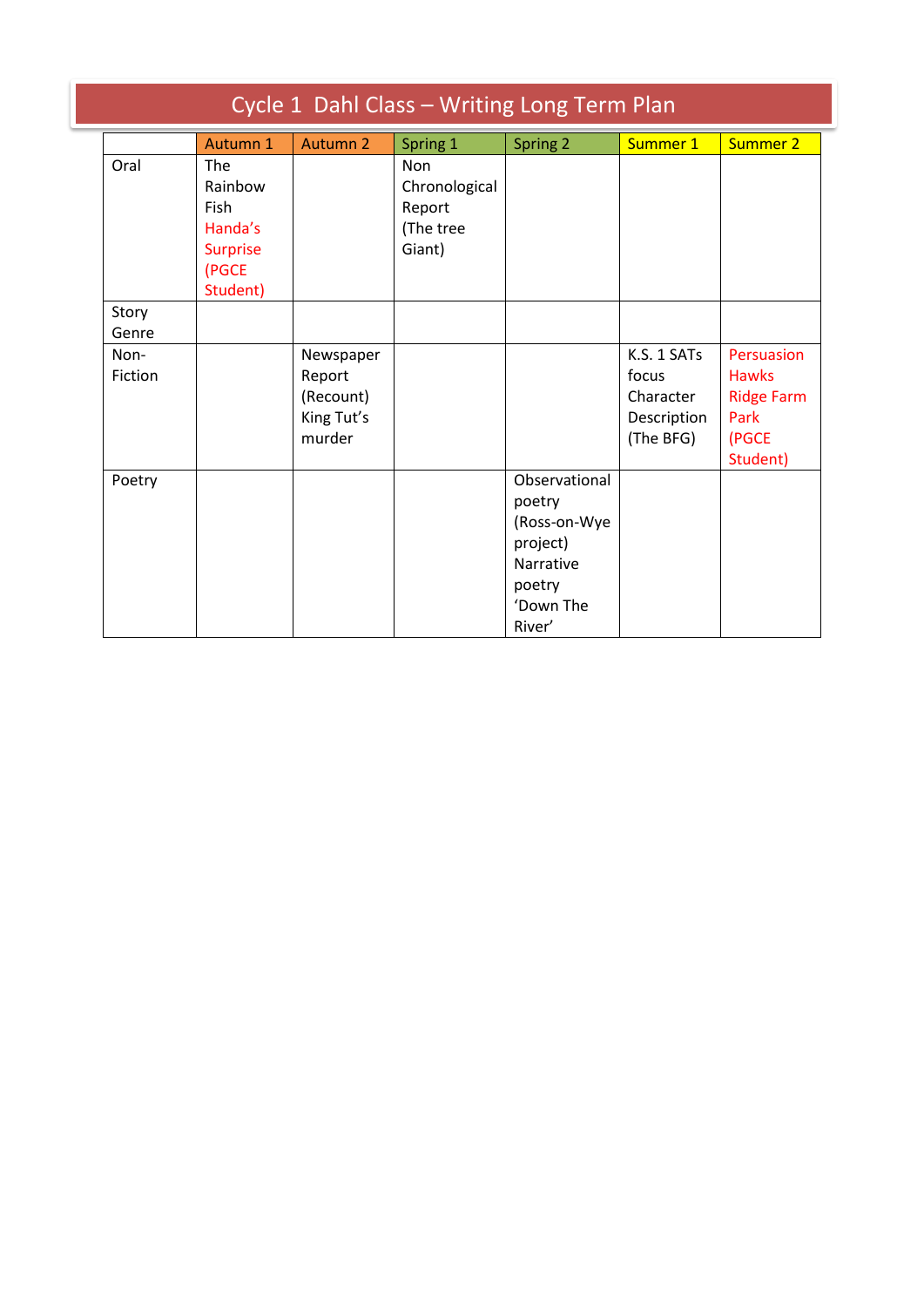| Cycle 1 Ahlberg Class - Writing Long Term Plan |             |                 |                 |             |             |                 |
|------------------------------------------------|-------------|-----------------|-----------------|-------------|-------------|-----------------|
|                                                | Autumn 1    | <b>Autumn 2</b> | Spring 1        | Spring 2    | Summer 1    | <b>Summer 2</b> |
| Oral                                           | The Ghost   | The Mary        | The Coming of   | Robots that | George      |                 |
|                                                | Ship        | Rose (non-      | the Iron Man    | rescue      | and the     |                 |
|                                                |             | fiction)        |                 |             | Dragon      |                 |
| Story                                          | Historical  |                 | Fantasy/science |             | Fantasy $-$ |                 |
| Genre                                          | Finding     |                 | fiction and     |             | Defeating   |                 |
|                                                | Tale with   |                 | adventure Tale  |             | the         |                 |
|                                                | Flashback   |                 |                 |             | monster     |                 |
|                                                |             |                 |                 |             | tale        |                 |
| Non-                                           |             | Non-            |                 | Newspaper   |             | The Dragon      |
| <b>Fiction</b>                                 |             | chronological   |                 | reports     |             | spotters        |
|                                                |             | reports         |                 |             |             | handbook        |
| Poetry                                         | Firework    |                 | Robot Poems-    |             | Dragon      |                 |
|                                                | Poetry      |                 | The robot and   |             | Poems       |                 |
|                                                |             |                 | the bluebird    |             |             |                 |
|                                                | Creating an |                 |                 |             |             |                 |
|                                                | image       |                 | A robot, Am I?  |             |             |                 |
|                                                | from an     |                 |                 |             |             |                 |
|                                                | image!      |                 |                 |             |             |                 |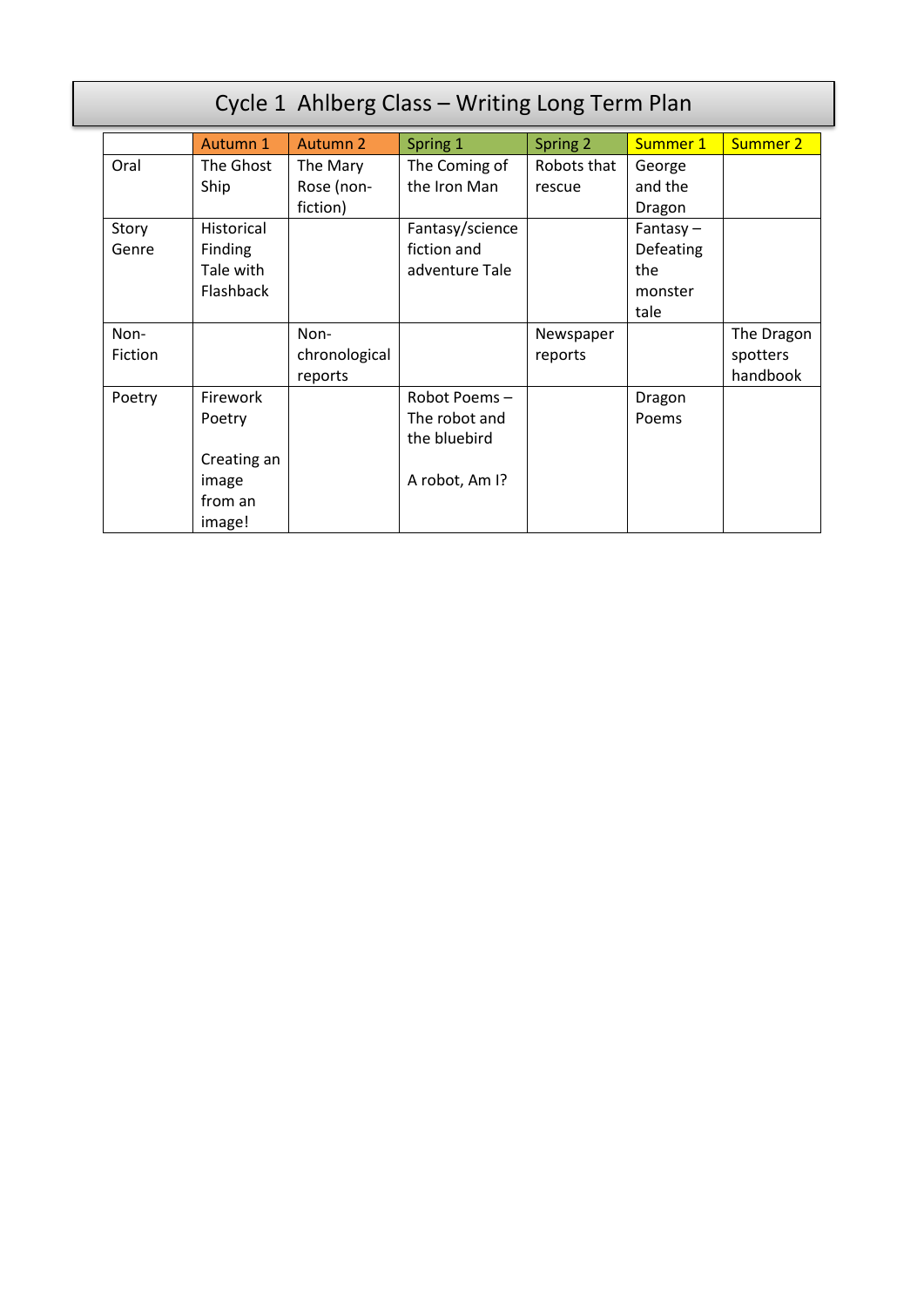|  |  | Cycle 1 Rowling Class - Writing Long Term Plan |  |
|--|--|------------------------------------------------|--|
|--|--|------------------------------------------------|--|

|                    | Autumn 1   | Autumn 2       | Spring 1      | Spring 2 | Summer 1 | Summer 2 |
|--------------------|------------|----------------|---------------|----------|----------|----------|
| Oral               | The Little | Charge of      | The           |          |          |          |
|                    | Match Girl | the Light      | Seychelles    |          |          |          |
|                    |            | <b>Brigade</b> |               |          |          |          |
| <b>Story Genre</b> | Rags to    |                |               |          |          |          |
|                    | Riches     |                |               |          |          |          |
| Non-Fiction        | Argument   | Newspaper      | <b>Non</b>    |          |          |          |
|                    | Should Jim |                | Chronological |          |          |          |
|                    | leave the  |                | report        |          |          |          |
|                    | workhouse? |                |               |          |          |          |
| Poetry             |            | Narrative      |               |          |          |          |